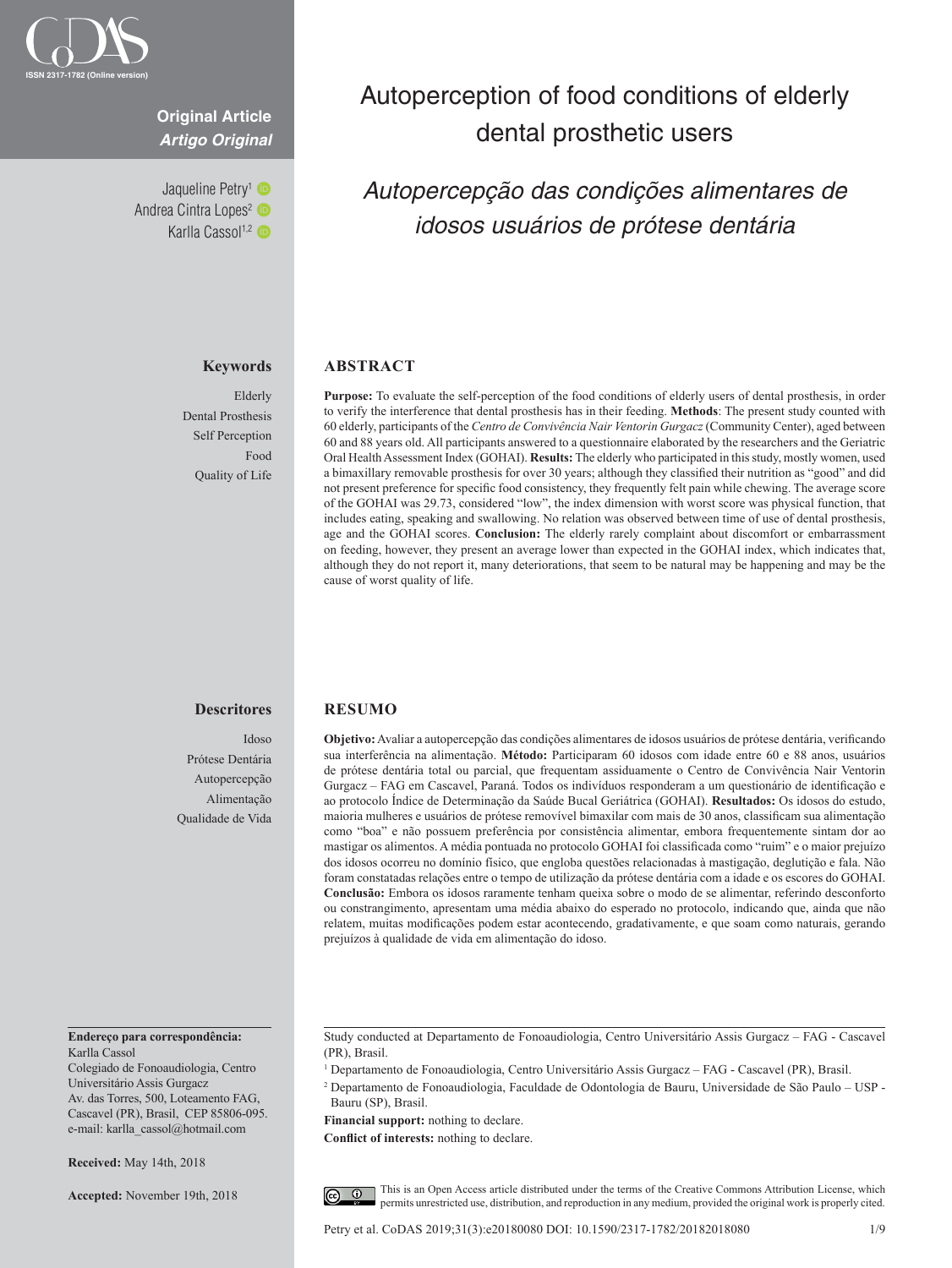#### **INTRODUCTION**

Nutrition is vital to human survival. In addition to ensuring nutritional supply, which is essential for the body to perform its daily activities, it also plays an important role in cultural and social aspects and it symbolizes different meanings. Culturally and socially food is not only a nutritious subsistence; it is also a manner and style of eating, a condition that defines not only what is being ingested, but also the person who is eating $(1)$ .

In the Brazilian culture<sup>(2)</sup>, eating is a very pleasurable moment. Pleasure is what differs food from nutriment; nutriment is what keeps the person alive and well-fed while food is everything that is eaten with pleasure and therefore, becomes an identity.

A proper mastication is one of the essential factors to guarantee an enjoyable and pleasant feeding. For this to be possible, several organic and functional factors are necessary, such as adequate and complete dentition, muscular strength allowing mastication and breakdown of solid food added to a healthy oral cavity with no lesions<sup>(3)</sup>.

The masticatory system is considered to be a functional unit. It is composed of teeth, maxillary and mandibular periodontal structures, the temporomandibular joints, the muscles involved in mastication, the muscles of the lips, cheek and tongue, soft tissues that cover these structures and the nervous and vascular system that supply these tissues<sup>(4)</sup>. The masticatory capacity depends on six factors: the number of teeth; loss of occlusal support; quality of the prosthesis; maximum bite force; no oral sequelae and consistency of the diet<sup>(5)</sup>. Alteration in any one of these structures leads to impairments that will affect chewing and compromise the swallowing process<sup>(6)</sup>.

The aging process comes with several losses to the body and complications that compromise the body functions. One of these changes is the edentulism that is the total loss of teeth as a result of the aging process; it is one of the main complaints of the elderly regarding feeding.

The tooth extraction was very common in the past due to the professionals' lack of proper knowledge, thus, lack of accurate diagnosis. Also, there was very few rehabilitation technologies, therefore, extraction of all teeth, including the healthy ones, was very common in order to eliminate any problem. This procedure was the main cause of edentulism and resulted in the nowadays common use of dental prosthesis by elderly $(7)$ . The increase of the average life expectancy leads to an increase in the use of total or partial dentures aiming to provide a better quality of life regarding feeding for the elderly population<sup>(8)</sup>.

The dental prosthesis is an alternative method to facilitate chewing and to reestablish nutrient intake by mouth. However, sometimes it can lead to complications related to chewing and swallowing. These complications are due to several factors, for example, maladaptation of dental prosthesis. This generates discomfort and/or pain while eating, and trouble biting and chewing, especially solid food, therefore, elderly people prefer eating pasty consistency, which may compromise their proper nutrition<sup>(9)</sup>.

The maladaptation of dental prosthesis generates some mastication characteristics; there is no simultaneous and stable dental contact between the teeth, thus, it is difficult to distribute the occlusal forces in more teeth, which alters the breakdown of ingested foods. The aging process also generates changes in the stomatognathic functions, hence, the risk of oral dysphagia increases. This higher risk added to presbyphagia and oral sensory impairment, makes mastication and swallowing alterations more severe; also, it may cause articulatory imprecision and distortions, muscular atrophy and reduction of the tongue mass that will reduce the control and propulsion of the bolus into the pharynx and generate muscular and/or skeletal changes<sup>(10)</sup>.

The presence of complaints regarding dental prosthesis is quite usual in the clinical practice. Different evaluation tools are used to assess the disadvantages on the quality of the feeding process in the elderly. These tools are commonly self-assessment protocols that aim to measure the feeding satisfaction with use of dental prosthesis by considering the individuals symptoms and complaints.

One of these tools is the GOHAI - Geriatric Oral Health Assessment Index – developed by Atchison and Dolan<sup>(11)</sup>. It has 12 questions to assess three dimensions: 1. physical functions regarding feeding, speech and swallowing; 2. psychosocial function which includes worry or concern about oral health, dissatisfaction with appearance, self-awareness regarding oral health and avoidance of social contacts due to oral problems; and 3. pain or discomfort while chewing using the dental prosthesis and items related to use of medications to relieve pain and discomfort. The assessment of these dimensions aims to quantify the level of self-perceived satisfaction of the elderly who use dental prosthesis while eating.

Even in healthy elderly people, difficulties to eat are evident due to the aging process itself and to maladaptation of dental prosthesis, which results in the alterations previously described. For this reason, it is frequent that medical doctors and dentists send their elderly patients to speech language pathologists due to their complaint related to chewing as a result of maladaptation of dental prosthesis, loss of teeth and reduced strength of the masticatory musculature. In addition to being nutritional, eating is an important social, cultural and emotional aspect, thus, it is important and necessary to investigate the elderly users of dental prosthesis self-assessment regarding their food conditions. Posteriorly, it will be possible to develop strategies and practices to reduce difficulties and to provide better quality of life regarding feeding in this population.

Therefore, the aim of the present study is to evaluate the self-perception of the food conditions of elderly users of dental prosthesis, in order to verify the interference that dental prosthesis has in their feeding.

#### **METHODS**

This study was submitted to the Committee for Ethics in Research and was approved under the protocol number CAAE 67114617.9.0000.5219.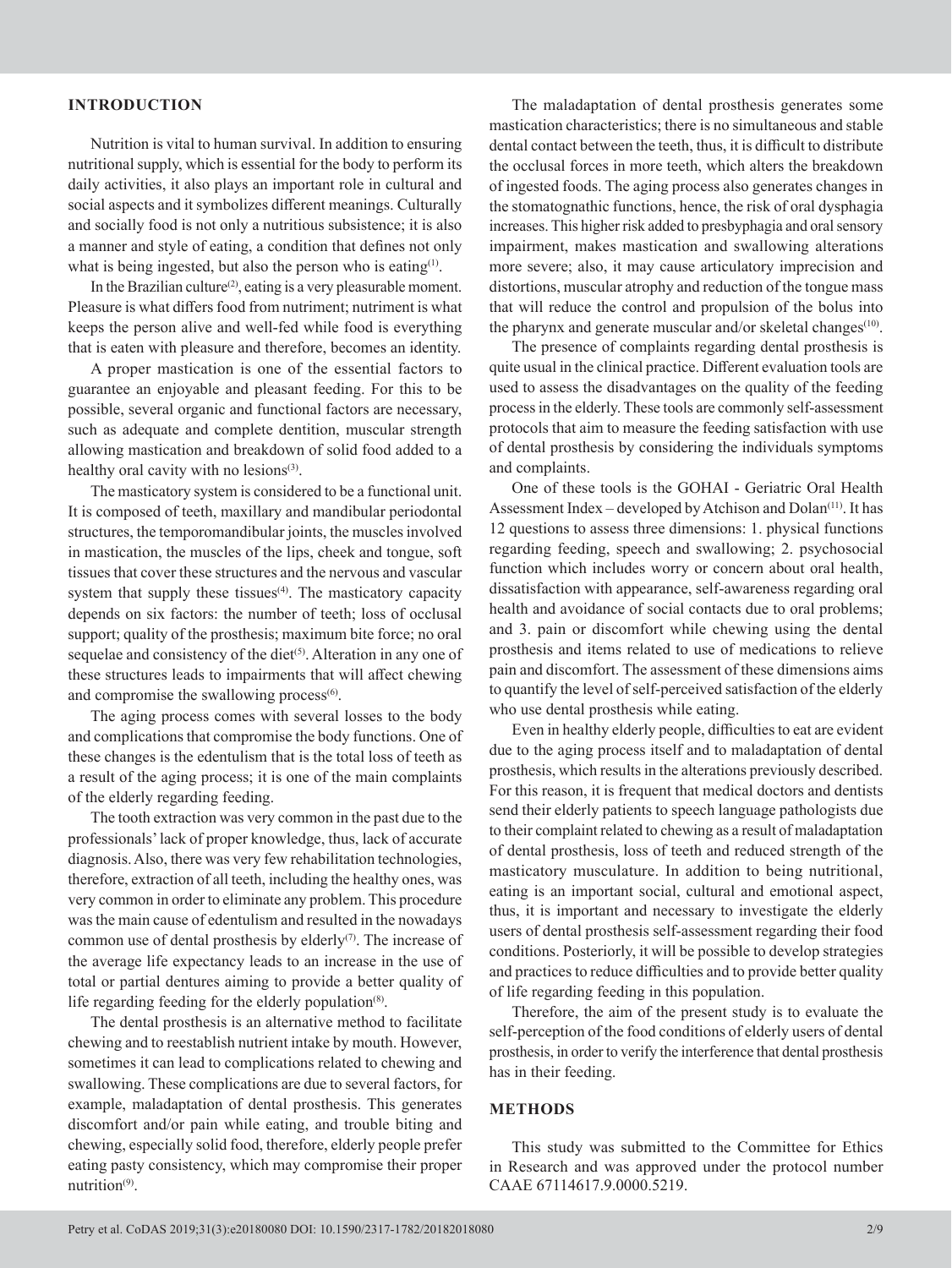This was a field and cross-sectional study with a quantitative and descriptive approach. This study was developed with participants of the *Centro de Convivência Nair Ventorin Gurgacz* (Community Center) – FAG in *Cascavel, Paraná*. This center aims to gather elderly groups to propitiate them with moments of relaxation, interaction and activities that may contribute for their personal and social development.

The elderly who were included in this study were using complete or partial dental prosthesis, the years of use was not an exclusion criteria. Also, they had to be able to answer the questionnaire, not have any neurological or degenerative disease or any other condition that could negatively influence swallowing; also, they could not present signs of cognitive impairment while responding to the questionnaire (comprehension difficulties observed by the evaluator).

To present the objectives, risk and benefits of the study, a small presentation of approximately 15 minutes was performed. Next, the participant who agreed to participate signed an informed consent form.

Two tools were used for data collection: a questionnaire elaborated by the researchers with 10 closed questions regarding, gender, age, years of education, type of dental prosthesis, time of use of the dental prosthesis and others, that was later used to characterize the sample (Appendix 1); and the Brazilian version of the Geriatric Oral Health Assessment Index (GOHAI) - (Annex 1). The Brazilian version of this index was validated and culturally adapted by Silva and Castellanos Fernandes in 2001 and called "Índice de Determinação da Saúde Bucal Geriátrica". This protocol has 12 closed questions that aim to assess the elderly feeling in three dimensions:

- Dimension of physical function: that includes eating, speaking and swallowing (questions 1 to 5);
- Dimension of psychosocial function: that included worry or concern about oral health, dissatisfaction with appearance, self-awareness regarding oral health and avoidance of social contacts due to oral problems (questions 6, 7, 9, 10 and 11);
- Dimension of pain and discomfort in the mouth: related to oral discomfort while eating due to the use of dental prosthesis (questions 8 and 12).

For each question there are three possible answers: always, sometimes and never that are scored as 1, 2 and 3, respectively. The simple sum of the answers provides the index score; the total score ranges from 12 to 36 points. Higher scores represent better self-perception regarding the use of the dental prosthesis. Score values between 34 and 36 are considered 'high'; between 31 and 33, 'moderate'; and smaller than 30 are considered 'low'.

The application of the questionnaire took in average 15 minutes per person. The questions were read out loud by the researchers to each participant. The participants answers had no intervention from the evaluator. The sample counted

with 60 individuals aged between 60 and 88 years old. Two  $(2)$ individuals did not fit the inclusion criteria and were excluded.

An Excel spreadsheet was used to organize all data. The statistical analysis used parametric tests, the significance level was set at 0.05 (5%) and a 95% confidence interval was constructed.

#### **RESULTS**

The present study counted with 60 elderly individuals between 60 and 88 years old, an average age of 69.1 years old. Information from the descriptive analysis of the data showed there was 92% ( $n = 55$ ) of women and 8% ( $n = 5$ ) of men (p-value <0.001). Regarding the years of education, most participants completed the Elementary School,  $62\%$  (n = 37), followed by High School, 22% ( $n = 13$ ) and only 5% ( $n = 3$ ) were illiterate; there was statistical difference among all years of education.

In regard to the "Classification of Nutrition", 38% (n=23) of the elderly classified it as "Good", 32% (n=19) as "regular",  $25\%$  (n=15) as "very good" and only  $5\%$  (n=3) as "bad" (p-value<0.001). Most of the elderly (73%) reported to eat all types of consistencies, on the other hand, 27% reported not being able to do so (p-value  $0.001$ ) (Table 1).

Still related to this, it was possible to observe that individuals that reported to eat all types of consistencies were most likely to classify their nutrition as "Good" (52%); while the elderly who could not, were most likely to classify it as "regular" (69%) (Table 2).

Statistical differences were found for the frequency of pain while chewing;  $47\%$  (n=28) reported to "Always" feel pain,  $45\%$ (n=27) reported to feel pain "Sometimes" and only 8% (n=5) of

**Table 1.** Frequency of Responses for "Classification of Nutrition" and "Eat all types of consistencies"

| Classification of<br>Nutrition    |            | N  | %    | P-value |
|-----------------------------------|------------|----|------|---------|
|                                   | Very good  | 15 | 25   | 0.116   |
|                                   | Good       | 23 | 38   | Ref.    |
|                                   | Regular    | 19 | 32   | 0.444   |
|                                   | <b>Bad</b> | 3  | 5    | < 0.001 |
|                                   |            | N  | $\%$ | P-value |
| Eat all types of<br>consistencies | Yes        | 44 | 73   |         |
|                                   | No         | 16 | 27   | < 0.001 |

Two-Proportion Equality Test

**Caption:** N = Individuals number

**Table 2.** Relation between "Eat all types of consistencies" and "Classification of Nutrition"

|            | Yes |               |    | No            |    | Total |  |
|------------|-----|---------------|----|---------------|----|-------|--|
|            | N   | $\frac{0}{0}$ | N  | $\frac{0}{0}$ | N  | ℅     |  |
| Very good  | 13  | 30            | 2  | 13            | 15 | 25    |  |
| Good       | 23  | 52            | 0  | O             | 23 | 38    |  |
| Regular    | 8   | 18            | 11 | 69            | 19 | 32    |  |
| <b>Bad</b> | 0   | 0             | 3  | 19            | 3  | 5     |  |
| Total      | 44  | 73            | 16 | 27            | 60 | 100   |  |

**Caption:** N = Individuals number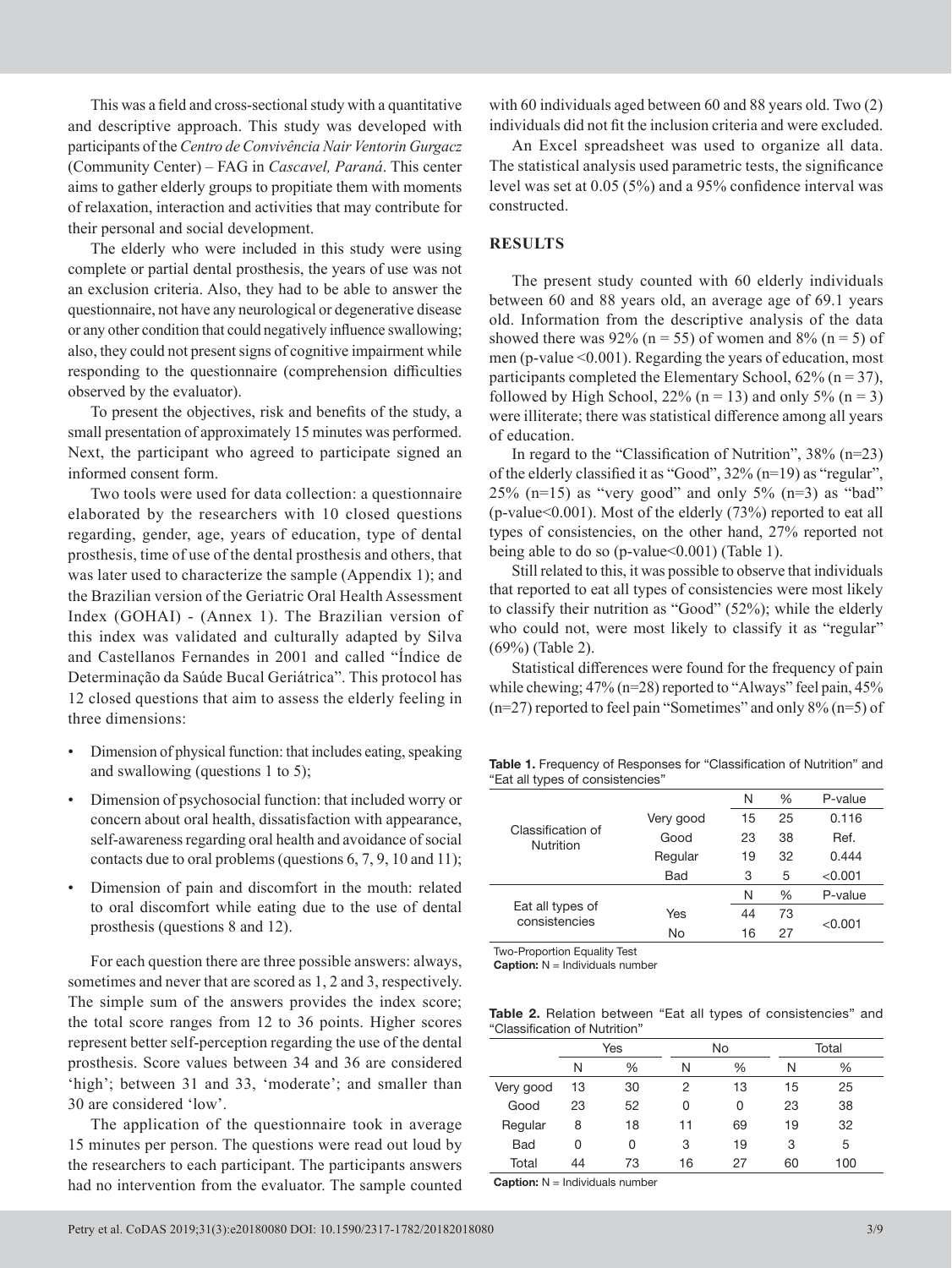the analyzed sample referred to never feel pain (p-value < 0.001). This data is contradictory to the "Classification of Nutrition"; 73% reported being able to eat all types of consistencies. However, most of the participants reported to feel pain "always" or "sometimes" while eating which was associated to the use of dental prosthesis.

Similar occurs for "Preference on type of consistency", 72%  $(n= 43)$  of the elderly did not have preference to eat a specific consistency. However, 25% preferred pasty food probably due to its easy intake. Another contradiction is the high frequency of elderly without preference for a specific consistency (72%), yet, most of them referred to "always" or "sometimes" feel pain while chewing (47% and 45%, respectively) (Table 3). This indicates that the elderly individuals eat all types of consistencies despite of feeling discomfort with harder food; plus, this can indicate that they have already made natural adaptations, so solid food is not even considered for their diet.

Regarding the "Type of Dental Prosthesis", removable bimaxillary total dental prosthesis was the most frequent among the study sample,  $62\%$  (n=37), followed by 35% (n=21) with removable superior total dental prosthesis, and the least frequent was the removable inferior total dental prosthesis,  $3\%$  (n=2), (p-value <0.001) (Figure 1).

The time of use of the dental prosthesis and its relation with proper adaptation was measured by grouping responses in a 10 years range, from the lowest to the highest years of use. Most of the participants, 42%, used the dental prosthesis from 31 to 40 years (Figure 2).

The answers of the GOHAI were presented according to each dimension for a better analysis. Questions 1 to 5 assess the dimension of physical function (Chart 1).

Considering this dimension, 57% of the elderly respondents said they had never had limitation regarding the kind and amount of food, 48% said never to have trouble while biting or chewing. Also, nearly half of the analyzed individuals did not report trouble speaking due to the use of dental prosthesis. High frequency of elderly individuals (77%) reported to eat without discomfort and to swallow comfortably; however, few participants (13%) reported trouble biting or chewing, which indicates possible alteration in the breakdown of food, which may be due to the use of dental prosthesis.

Regarding the dimension of psychosocial function, assessed with the questions 6, 7, 9, 10 and 11, it was possible to observe that most of the individuals never limited contacts with people (88%) neither avoided eating in front of people (85%) due to their teeth or dental prosthesis. Plus, most referred being pleased with their appearance regarding their teeth (60%); also, there was no worry or concern related to their teeth, dental prosthesis and gums (77%). However, although most of the participants (63%) reported no worries related to their dental care, a small part of the participants was worried and asked the researchers about specialize clinics for dental health care (Chart 1).

In the questions related to pain and discomfort (question 8 and question 12), the large majority of the elderly reported never having used medication to relieve pain or discomfort (78%). and more than half reported no sensitivity to hot, cold or sweets (62%) (Chart 1).

Considering all three dimensions of the GOHAI, the predominant answer was "never", followed by "sometimes". Thus, the GOHAI average score was 29.73. It is worth mentioning that the answers classified as "always, "sometimes" and "never" receive the scores 1, 2 and 3, respectively. Therefore, the score of the GOHAI is a simple sum of these answers; the total score ranges from 12 to 36. The lower proportional average was observed for the dimension of physical function, with a mean of 12.22 points (Table 4).

**Table 3.** Frequency of Responses for "Pain while chewing" and "Preference on type of consistency"

| Preference on type of<br>consistency | N  | %    | P-value |
|--------------------------------------|----|------|---------|
| No                                   | 43 | 72   | Ref.    |
| Liquid                               | 2  | 3    | < 0.001 |
| Pasty                                | 15 | 25   | < 0.001 |
| Pain while chewing                   | N  | $\%$ | P-value |
| Always                               | 28 | 47   | Ref.    |
| Sometimes                            | 27 | 45   | 0.855   |
| Almost Never                         | 5  | 8    | < 0.001 |
|                                      |    |      |         |

Two-Proportion Equality Test

**Caption:** N = Individuals number



Two-Proportion Equality Test **Figure 1.** Type of Dental Prosthesis



Two-Proportion Equality Test **Figure 2.** Distribution of "Time of use of dental prosthesis"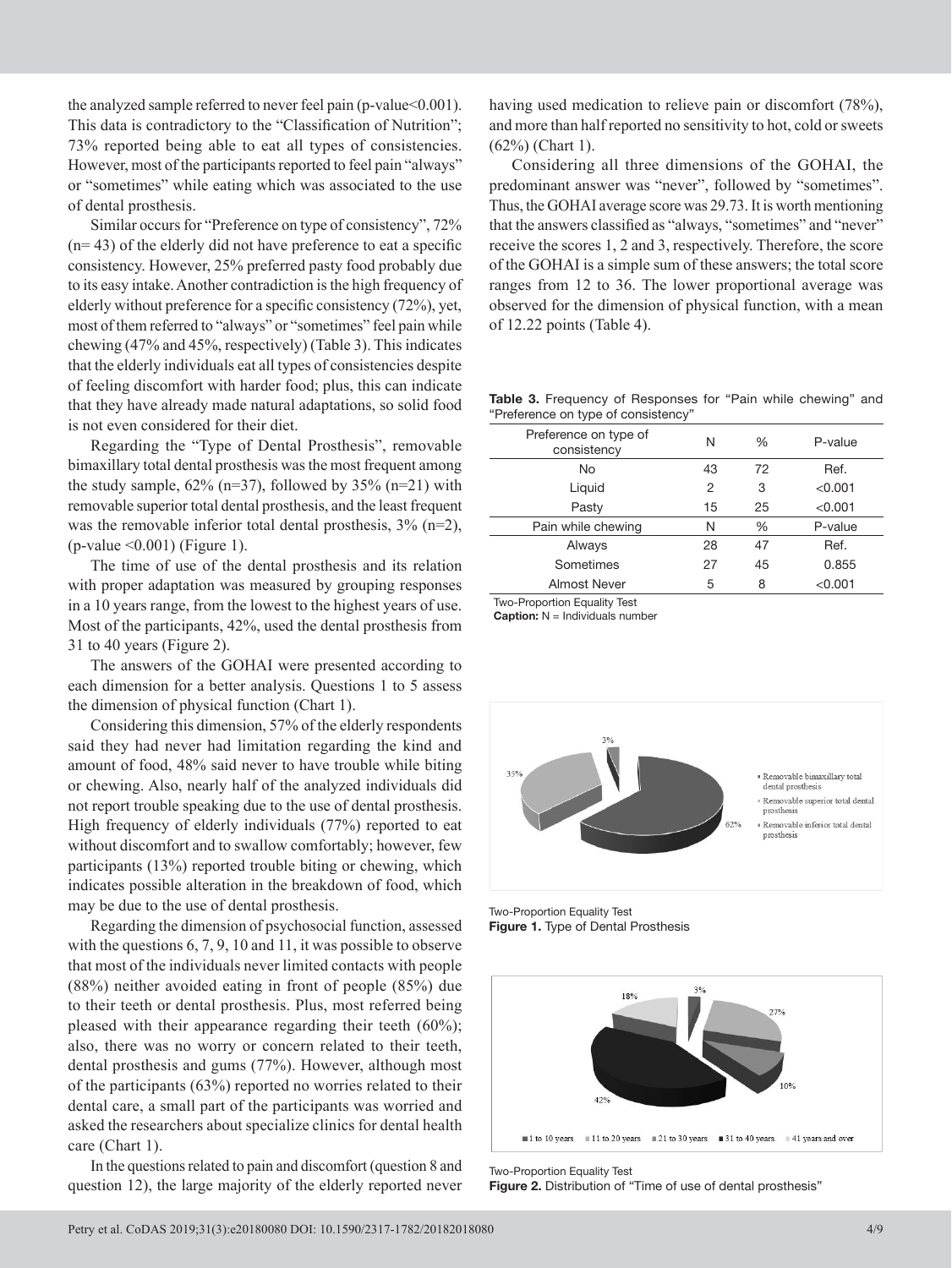| <b>Chart 1.</b> Frequency of Responses to Individual GOHAI Questions |
|----------------------------------------------------------------------|
|----------------------------------------------------------------------|

| "Dimension of physical function"                                                                                                                                                                               |                |                |    |                |    |               |  |
|----------------------------------------------------------------------------------------------------------------------------------------------------------------------------------------------------------------|----------------|----------------|----|----------------|----|---------------|--|
| <b>GOHAI</b>                                                                                                                                                                                                   |                | Always         |    | Sometimes      |    | Never         |  |
|                                                                                                                                                                                                                | N              | $\frac{0}{6}$  | N  | $\%$           | N  | $\frac{0}{0}$ |  |
| "Question 1 - "Diminuiu a quantidade de alimentos ou mudou o tipo de alimentos por causa dos dentes?"<br>/ Did you limit the kinds or amounts of food you eat because of problems with your teeth or dentures? | 14             | 23             | 12 | 20             | 34 | 57            |  |
| Question 2 - "Teve problema para mastigar os alimentos?"/ Did you have trouble biting or chewing any<br>kinds of food, such as firm meat or apples?                                                            | 8              | 13             | 23 | 38             | 29 | 48            |  |
| Question 3 - "Teve dor ou desconforto para engolir os alimentos?" / Did you feel pain or discomfort<br>while swallowing?                                                                                       | 4              | $\overline{7}$ | 10 | 17             | 46 | 77            |  |
| Question 4 - "Mudou o seu modo de falar por causa dos problemas da sua boca?" / Have your teeth or<br>dentures prevented you from speaking the way you wanted?                                                 | 12             | 20             | 4  | $\overline{7}$ | 44 | 73            |  |
| Question 5 - "Sentiu algum desconforto ao comer algum alimento?" / Did you feel discomfort while<br>eating?                                                                                                    | 9              | 15             | 24 | 40             | 27 | 45            |  |
| "Dimension of Psychosocial functions"                                                                                                                                                                          |                |                |    |                |    |               |  |
| Question 6 - "Deixou de se encontrar com outras pessoas por causa da sua boca?" / Did you limit<br>contacts with people because of the condition of your teeth or dentures?                                    | 3              | 5              | 4  | $\overline{7}$ | 53 | 88            |  |
| Question 7 - "Sentiu-se insatisfeito ou infeliz com a aparência da sua boca " / Were you unpleased or<br>unhappy with the looks of your teeth and gums, or dentures?                                           | 36             | 60             | 9  | 15             | 15 | 25            |  |
| Question 9 - "Teve algum problema na sua boca que o deixou preocupado?" / Were you worried or<br>concern about the problems with your teeth, gums, or dentures?                                                | $\overline{7}$ | 12             | 15 | 25             | 38 | 63            |  |
| Question 10 - "Chegou a sentir-se nervoso por causa dos problemas na sua boca?" / Did you feel<br>nervous or self-conscious because of problems with your teeth, gums, or dentures?                            | 9              | 15             | 5  | 8              | 46 | 77            |  |
| Question 11- "Evitou comer junto de outras pessoas por causa de problemas na boca?" / Did you avoid<br>eating in front of people because of problems with your teeth or dentures? -                            | 3              | 5              | 6  | 10             | 51 | 85            |  |
| "Dimension of pain and discomfort"                                                                                                                                                                             |                |                |    |                |    |               |  |
| Question 8 - "Teve que tomar medicamentos para passar a dor ou desconforto da sua boca?" / Did you<br>use medication to relieve pain or discomfort from around your mouth?                                     | 3              | 5              | 9  | 15             | 47 | 78            |  |
| Question 12 - "Sentiu os seus dentes ou gengivas ficarem sensíveis a alimentos ou líquidos?" / Were<br>your teeth or gums sensitive to hot, cold or sweets?                                                    | 13             | 22             | 10 | 17             | 37 | 62            |  |

**Table 4.** Description of Quantitative Variables

|              | Description                        | Average | Median | Standard<br>Deviation | <b>CV %</b> |
|--------------|------------------------------------|---------|--------|-----------------------|-------------|
| <b>GOHAI</b> | Physical                           | 12.22   | 13     | 2.73                  | 22          |
|              | Psychosocial<br>problems           | 12.42   | 13     | 1.69                  | 14          |
|              | Pain and<br>discomfort<br>problems | 5.10    | 6      | 1.16                  | 23          |
|              | <b>GOHAI Total</b>                 | 29.73   | 31     | 4.48                  | 15          |

Confidence Intervals for Mean

**Caption:** CV = Coefficient of Variation

#### **DISCUSSION**

This study aimed to evaluate the self-perception of the food conditions of users of dental prosthesis. It counted with 60 elderly people aged between 60 and 88 years old, with an average age of 69.1 years old. Most of the elderly had completed Elementary School, which is in accordance to previous study with similar objective and that used the same index $(12)$ . According to the Census<sup>(13)</sup>, 16 million people, corresponding to approximately 15% of the national population, with more than 25 years old, have completed Elementary School but did not finish High School. In this age range, only 35% completed at least High School.

According to the Brazilian Institute for Geography and Statistics  $-$  IBGE<sup> $(14)$ </sup>, the official Brazilians' population estimate of life expectancy at birth has increased for both genders, as

the life expectancy at all ages. The increase was even higher in the female population, which justifies the presence of more women in this study sample (92%).

The IBGE analysis regarding the years to come, between the years 2000 and 2030, states that there will be a predominance of the female population. Considering an estimated population of over 210 million in 2018, 90 million will be women and around 80 million will be men $(15)$ .

It is believed that one of the causes that lead to the reduction of the male population are diseases caused by aging, including diseases of the circulatory system, that are responsible for 42.7% of the male population death; in the female population this rate of death is only 36.7%(16) . Moreover, this study was performed in a Community Center for elderly. Women are more active and involved in this type of activity, which may also justify more women in the analyzed population.

Similar is observed for "Preference on type of consistency": 72% (n= 43) of the elderly reported not to have a preference, however, some did report a preference for pasty (25%), what can be related to its easy intake.

Another contradiction was observed in the high responses of no preference for any food consistency (72%) and the report of feeling pain always or sometimes while chewing (47% and 45%, respectively), that was assessed with another question (Table 3). This indicates that elderly people eat all kinds of consistency despite the discomfort with harder food. Also, they can have already made natural adaptations, so solid food is not even considered for their diet. This hypothesis is proven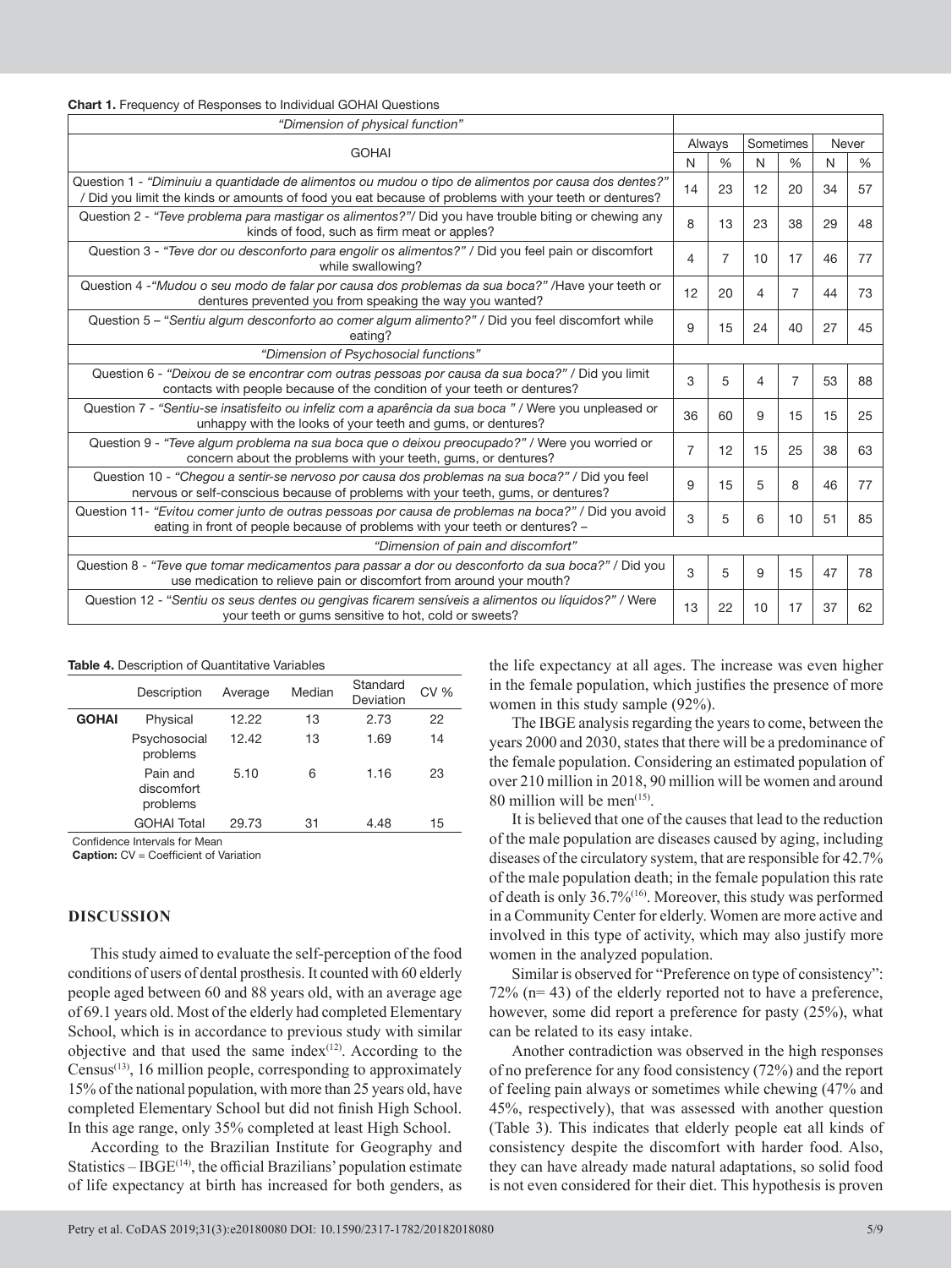by analyzing that there was no choice for solid consistency which leads to the assumption that harder food, that causes pain or discomfort, may be directly related to maladaptation of dental prosthesis.

Considering these findings, it is possible to infer that the elderly people make natural adaptations that are often unconscious to help them to chew and swallow. These adaptations can be cutting solid foods, like meat, into smaller pieces, eating more food with pasty consistency, breakdown of food into a bolus of a swallow-ready consistency for a better intake, cut the food using the molar teeth, among other adaptations that can be performed in the daily life of the elderly using dental prosthesis.

In this sense, another factor involved in the chewing process may be the imbalance of the Stomatognathic System. The mobility, tone and function of this system's structures have direct influence in the masticatory process; even the aging process of these structures impair the ability to control the bolus and to correctly perform the chewing steps. These steps are related with the chewing and swallowing intrinsic and extrinsic muscles that, added with maladaptation of dental prosthesis, intensify the difficulties $(17)$ .

The loss of teeth changes the homeostasis of the Stomatognathic System due to the deterioration of part of the facial bones, associated with loss of bone mass and neuromuscular responses. These deteriorations interfere in chewing properly and in the swallowing and speaking functions, which will restrict and interfere with social and family activities. The dental prosthesis aims to reestablish these aspects changed due to the edentulism and to provide better quality of life regarding feeding and, consequently, improving the elderly general health condition<sup>(18)</sup>.

In relation to the "Type of Dental Prosthesis" removable bimaxillary total dental prosthesis was the most frequent among the study sample,  $62\%$  (n=37), followed by  $35\%$  (n=21) with removable superior total dental prosthesis, and the least frequent was the removable inferior total dental prosthesis,  $3\%$  (n=2). These findings are similar to previous study<sup>(19)</sup> that also found the removable bimaxillary total dental prosthesis to be the most frequent followed by the removable superior total dental prosthesis.

The total dental prosthesis was the most frequent in the study due to edentulism, that is the total loss of teeth. Many factors can lead to this throughout life, such as the shortage of dental care; what can currently be reversed using new technologies, providing proper guidelines and doing preventive actions of oral health care for people from all economic levels<sup>(20)</sup>. It is noteworthy that dental prosthesis, besides helping to restore the Stomatognathic System functions, is related to facial aesthetics, providing facial harmony, better facial expressions and dental prosthesis user's well-being $(21)$ .

Over half of the participants in this study used dental prosthesis for more than 30 years. Some authors state that the dental prosthesis has an estimated useful life and should be changed every 5 or 6 years; other authors state it should be changed every 5 to 11 years<sup> $(22)$ </sup>.

Orthodontic treatment methods have been created to improve the quality of life regarding oral health, such as the dental implant that aims to restore the aesthetics of the teeth,

allowing the individual to speak, laugh or eat safely, feeling more comfortable and safer. This dental treatment artificially replaces the root of the tooth, with a piece of titanium or a biocompatible metal that will heal inside the bone and have osseointegration; it is considered to be a stable and functional treatment<sup>(23)</sup>. The Brazilian SUS (*Sistema Único de Saúde* -Unified Health System) began to offer this treatment in 2011, by the "Smiling Program" (*Programa Brasil Sorridente*) that aims to improve the oral health of Brazilians $(24)$ .

Regarding the dimension of physical function, 57% of the elderly respondents said they had never had limitation regarding the kind and amount of food, 48% said never to have trouble while biting or chewing, nearly half of the analyzed elderly did not report trouble speaking due to the use of dental prosthesis. However, there was a high frequency of elderly (77%) that reported to eat without discomfort and to swallow comfortably, confirming that a few participants (13%) have trouble biting or chewing which indicates possible alteration in the breakdown of food, probably be due to the use of dental prosthesis.

The data shows that despite using dental prosthesis for a long period of time, although not efficient to guarantee proper chewing, the elderly have made adaptations and do not feel disadvantages but believe it is something that helps them.

The aging process can be classified as natural, progressive, degenerative, universal and intrinsic<sup>(25)</sup>. Many factors may influence the type of food consistency and the elderly quality of life, such as organic alterations that lead to changes in the eating habits, making the elderly preferer food with easy intake such as soft foods, including pasty.

A previous research, similar to the present study that also used the GOHAI, found that over half of the studied sample preferred pasty food, which reinforces the present study findings and proves that elderly people have trouble biting or chewing harder foods such as apples $(12)$ .

Regarding the dimension of psychosocial function, assessed with the questions 6, 7, 9, 10 and 11, it was possible to observe that most of the individuals never limited contacts with people (88%) neither avoided eating in front of people (85%) due to their teeth or dental prosthesis. Plus, most of them referred being pleased with their appearance regarding their teeth (60%); also, there was no worry or concern related to their teeth, dental prosthesis and gums (77%). However, although most of the participants (63%) reported no worries related to their dental care, a small part of the participants was worried and asked the researchers about specialize clinics for dental health care.

In the questions related to pain and discomfort (question 8 and question 12), the large majority of the elderly reported never having used medication to relieve pain or discomfort (78%), and more than half reported no sensitivity to hot, cold or sweets  $(62\%)$ .

The positive sensation regarding the elderly appearance is very important once it includes many factors like the participation in the social, family and love life, in addition to the oral communication that is the main way of socialization; the quality of life in this context is assessed by the absence of pain (26) . More than half of the participants showed absence of problems related to the dimension of pain and discomfort, which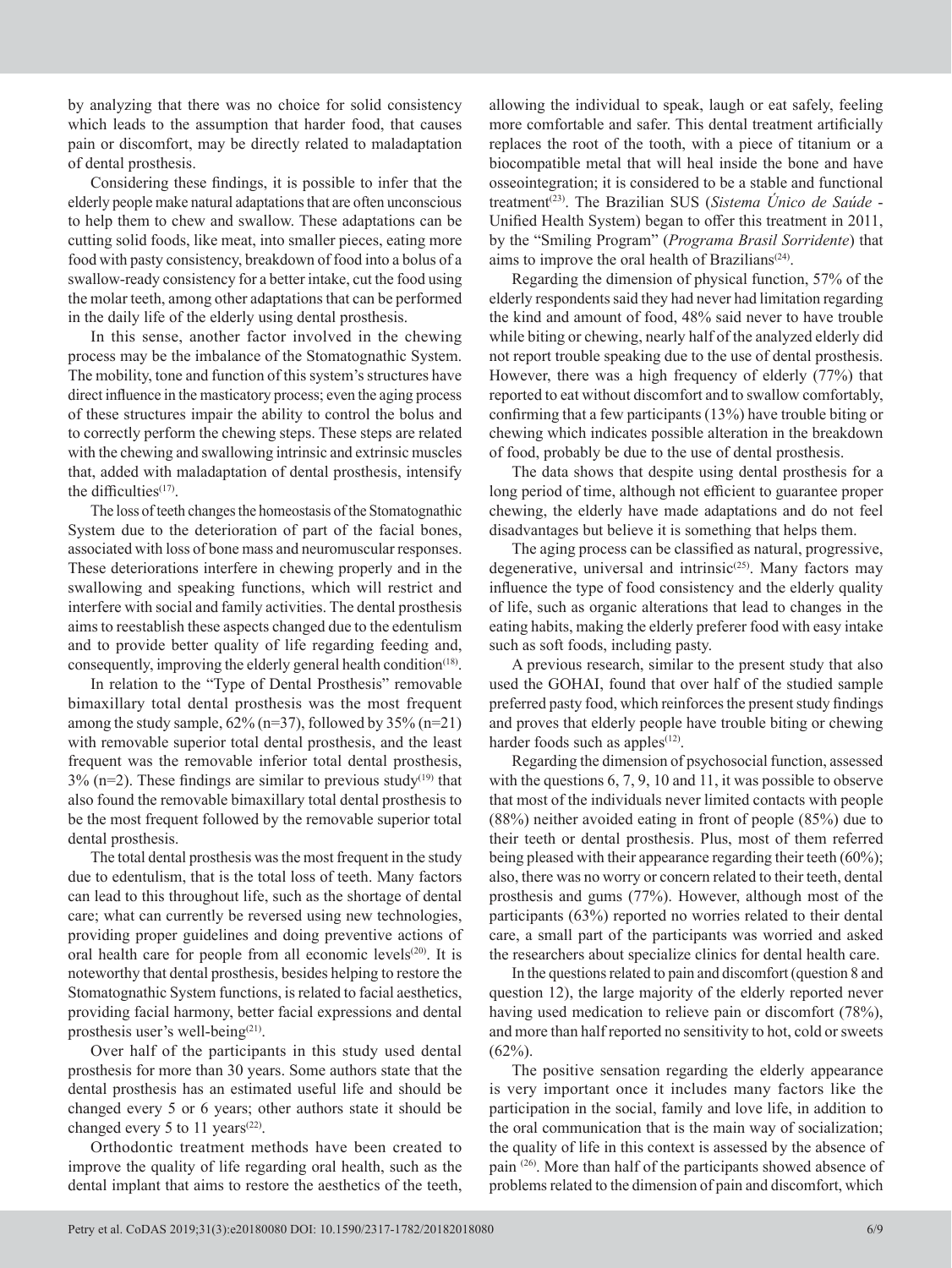is in accordance with previous study with same objective and with elderly individuals<sup>(27)</sup>.

Although many participants did not report bad self-perception regarding the use of dental prosthesis, this is not enough to guarantee a high GOHAI score. Therefore, there are still significant alterations in this population, as well as complaints regarding oral problems which must be addressed.

The GOHAI average score was 29.73, classified as "low" once it is below 30 points; this indicates that the elderly who participated in this study have a bad self-awareness regarding oral health<sup>(28)</sup>. The dimension of physical function had the lower proportional average score.

Another research compared the self-awareness regarding oral health in institutionalized and non-institutionalized elderly people. The average score of the index was below 30, which is considered as a low self-perception $(29)$ .

The outcomes of this study showed there is no relation between "Time of use of dental prosthesis", age and the GOHAI scores, thus, they are independent variables. Therefore, the time of use of dental prosthesis (1 to 40 years) and the age (60 to 88 years old) do not influence the GOHAI outcome. The elderly people self-perception related to their oral health is essential to elaborate an educational program in regard to self-diagnosis and self-care in addition to establish preventive and assertive actions for this population<sup>(30)</sup>. This study investigated the self-perception of the food conditions of elderly users of dental prosthesis; a deep investigation regarding most common complaints and adaptations was performed in the healthy elderly population.

This study showed that new researched must be performed considering a homogeneous sample regarding gender and age, as well as considering the clinical evaluation, using proper tools, in addition to the self-perception. Thus, the self-perception will be compared with the real chewing and swallowing condition and more inferences of adaptations due to the use of dental prosthesis and feeding quality will be possible. In addition, studies using qualitative tools to perform a subjective evaluation of self-perception of these individuals must be carried out, so, the participants answers will not be classified and receive a score, once this classification may not always indicate the real sensation of the individual.

#### **CONCLUSION**

The present study concluded that elderly patients with dental prosthesis have an inadequate self-perception of food conditions. The elderly who participated in this study, mostly women, used a bimaxillary removable prosthesis for over 30 years; although they classified their nutrition as "good" and did not have preference for specific food consistency, they frequently felt pain while chewing. The GOHAI mean score was classified as "bad" and more impairment was observed in the dimension of physical function, which includes chewing, swallowing and speech aspects. There was no correlation between the time of use of the dental prosthesis with age and the GOHAI score.

The elderly rarely complaint about discomfort or embarrassment on feeding, however, they present an average score lower than expected in the GOHAI index, which indicates that, although

they do not report it, many deteriorations, that seem to be natural may be happening and may be the cause of worst quality of life.

Quality of life and nutrition are very closely related; food is more than just a nutritional supply, it is also part of social and family life.

#### **REFERENCES**

- 1. Maciel EM. Olhares antropológicos sobre alimentação: identidade cultural e alimentação [Internet]. Rio de Janeiro: Ed Fiocruz; 2005 [citado em 2017 Mar 30]. Antropologia e Saúde. Disponível em: http://books.scielo.org/id/ v6rkd/pdf/canesqui-9788575413876-03.pdf
- 2. Nascimento BA. Comida: prazeres, gozos e transgressões. Salvador: EDUFBA; 2007. https://doi.org/10.7476/9788523209070.
- 3. Leonardo M. Antropologia da alimentação. Rev Antropos. 2009;3(2):1-6.
- 4. Whitaker EM. Função mastigatória: proposta de protocolo de avaliação clínica [dissertação]. Bauru (SP): Universidade de São Paulo, Hospital de Anomalias Craniofacias; 2005. [http://dx.doi.org/10.11606/D.61.2005.](http://dx.doi.org/10.11606/D.61.2005.tde-29032007-153609%20D.61.2005.tde-29032007-153609) [tde-29032007-153609](http://dx.doi.org/10.11606/D.61.2005.tde-29032007-153609%20D.61.2005.tde-29032007-153609).
- 5. Subirá-Pifarré C, Soares MSM. La función mastigatória em el anciano. RCOE. 2001;6(1):69-77.
- 6. Marchesan QI, Furkim MA. Manobras utilizadas na reabilitação da deglutição. Rev CEFAC. 2003;375-84.
- 7. Pereira W. Uma história da odontologia no Brasil. Hist Perspect. [Internet]. 2012 [citado em 2017 jun 13];47:147-173. Disponível em: [http://www.](http://www.seer.ufu.br/index.php/historiaperspectivas/article/view/21268/11525) [seer.ufu.br/index.php/historiaperspectivas/article/view/21268/11525.](http://www.seer.ufu.br/index.php/historiaperspectivas/article/view/21268/11525)
- 8. Agostinho MGAC, Campos LM, Silveira CGJL. Edentulismo, uso de prótese e autopercepção de saúde bucal entre idosos. Rev Odontol UNESP. 2015;44(2):74-79. [http://dx.doi.org/10.1590/1807-2577.1072.](https://doi.org/10.1590/1807-2577.1072)
- 9. Medeiros SL, Pontes MPB, Magalhães HV Jr. Autopercepção da capacidade mastigatória em indivíduos idosos. Rev Bras Geriatri Gerontol*.* 2014;17(4):807-817. [https://dx.doi.org/10.1590/1809-9823.2014.13150.](https://dx.doi.org/10.1590/1809-9823.2014.13150)
- 10. Silva GL, Goldenberg M. A mastigação no processo de envelhecimento. Rev CEFAC. 2001;3(1):27-35.
- 11. Atchison AK, Dolan AT. Development of the geriatric oral helth assessment index. J Dent Educ. 1990;54(11):680-687. PMID: 2229624.
- 12. Schmiedel A, Bail DI, Dassie-Leite PA, Costa MF. Autopercepção das condições alimentares de idosos usuários de próteses dentárias. Rev RBQV. 2013;5(4):1-8.
- 13. UOL. Quase metade da população com 25 anos ou mais não tem o fundamental completo. 2010 [citado em 2017 Out 3]. Disponível em: https://educacao.uol.com.br/noticias/2012/12/19/ibge-quase-metade-dapopulacao-com-25-anos-ou-mais-nao-tem-o-fundamental-completo.htm
- 14. IBGE: Instituto Brasileiro de Geografia e Estatística. População [online]. São Paulo: IBGE; 2008 [citado em 2017 Set 27]. Disponível em: https:// ww2.ibge.gov.br/apps/populacao/projecao/
- 15. IBGE: Instituto Brasileiro de Geografia e Estatística. Tábua completa de mortalidade para o Brasil – 2015. Breve análise da evolução da mortalidade no Brasil São Paulo –SP [online]. São Paulo: IBGE; 2015 [citado em 2017 Set 27]. Disponível em: ftp://ftp.ibge.gov.br/Tabuas\_Completas\_de\_Mortalidade/ Tabuas\_Completas\_de\_Mortalidade\_2015/tabua\_de\_mortalidade\_analise. pdf
- 16. Camarano AA. Envelhecimento da população brasileira: uma contribuição demográfica [online]. Rio de Janeiro: IPEA; 2002 [citado em 2017 Set 27]. Disponível em: http://repositorio.ipea.gov.br/bitstream/11058/2091/1/ TD\_858.pdf
- 17. Oliveira SB, Delgado ES, Brescovici M. Alterações das funções de mastigação no processo de alimentação de idosos institucionalizados. Rev Bras Geriatr Gerontol. 2014;17(3):575-87. [http://dx.doi.org/10.1590/1809-](https://doi.org/10.1590/1809-9823.2014.13065) [9823.2014.13065](https://doi.org/10.1590/1809-9823.2014.13065).
- 18. Yares A, Teixeira RA, Martins DM, Gonçalvez KA, Olchik RM. Analise das funções do sistema estomatognático em idosos usuários de prótese dentária. Rev Brasileira de Ciências da Saúde. 2016;20(2):99-106.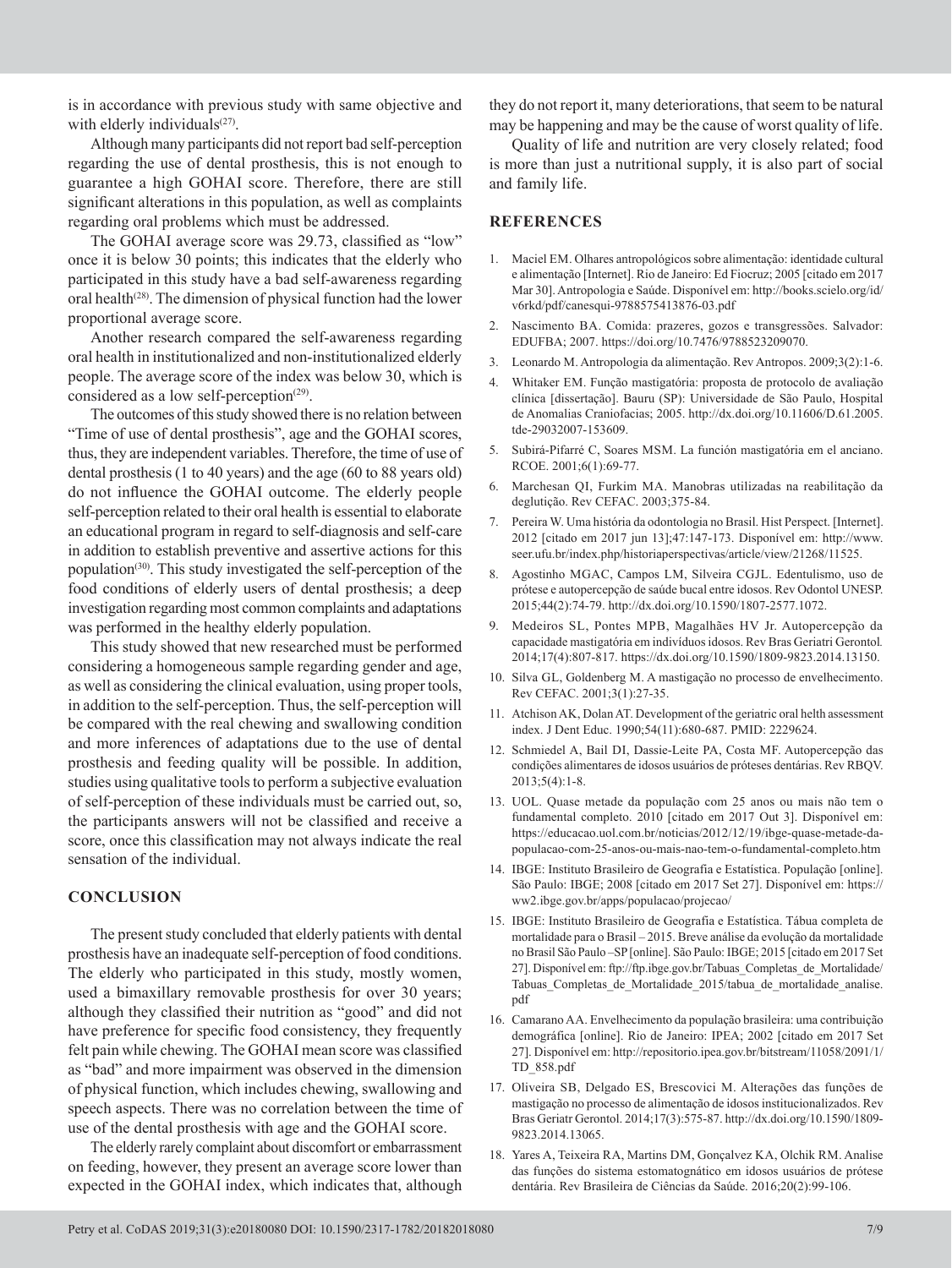- 19. Furtado GD, Forte SDF, Leite MBFD. Uso e necessidade de próteses em idosos reflexos na qualidade de vida. Rev Brasileira de Ciências da Saúde. 2011;15(2):183-90. http://dx.doi.org/10.4034/RBCS.2011.15.02.08.
- 20. Oliveira STF. O impacto do edentulismo na qualidade de vida dos idosos [online]. Campos Gerais: UFMG; 2013. [citado em 2017 Out 3]. Disponível em: https://www.nescon.medicina.ufmg.br/biblioteca/ imagem/4125.pdf
- 21. Shiratori LN, Galhardo APM, Tortamano NP, Mori M. Estética em prótese dentária. Rev Odontol Univ Sao Paulo. 2011;23(2):154-61.
- 22. Cabrini J, Fais GML, Compagnoni AM, Mollo AF Jr, Pinelli PAL. Tempo de uso e a qualidade das próteses totais – uma análise crítica. Cienc Odontol Bras. 2008;11(2):78-85.
- 23. Youssef IP, Simões XA, Zielak CJ, Giovanini FA, Deliberador MT, Campos AE. Carga imediata sobre o implantes dentários – relato de caso. Rev Sul – Brasileira de Odontologia – RSBO. 2009;6(4):441-46.
- 24. Portal da Saúde . Departamento de Atenção Básica. Brasil sorridente. Brasília: Departamento de Atenção Básica; 2012 [citado em 2017 Out 29]. Disponível em: http://dab.saude.gov.br/portaldab/ape\_brasil\_sorridente. php
- 25. Marchi FL No. Aspectos biológicos e fisiológicos do envelhecimento humano e suas implicações na saúde do idoso. Rev UFG [Internet]. 2004 [citado em 2017 Set 12]. Disponível em: https://www.revistas.ufg.br/fef/ article/view/67/2956?journal=fef
- 26. Olchik RM, Ayres A, Presotto M, Baltezan LR, Gonçalves KA. O impacto do uso de prótese dentária na qualidade de vida de adultos e idosos. Revista Kairós Gerontologia. 16(3):107-21.
- 27. Henriques C, Telaroll R, Loffredo LCM, Montandon AAB, Campos JAD. Autopercepção das condições da saúde de idosos do município de Araquara- SP. Rev Cienc Odontol Bras. 2017;10(3):67-73.
- 28. Silva DD, Sousa MLR, Wada RS. Autopercepção e condições de saúde bucal em uma população de idosos. Cad Saude Publica. 2005;21(4):1251-9. [http://dx.doi.org/10.1590/S0102-311X2005000400028](https://doi.org/10.1590/S0102-311X2005000400028)[. PMid:16021263.](https://www.ncbi.nlm.nih.gov/entrez/query.fcgi?cmd=Retrieve&db=PubMed&list_uids=16021263&dopt=Abstract)
- 29. Costa MHE, Saintrain LVM, Vieira FGPA. Autopercepção da condição de saúde bucal em idosos institucionalizados e não institucionalizados. Ciência & Saúde Coletiva. 15(6):165-220.
- 30. Vasconcelos LCA, Prado RR Jr, Teles JBM, Mendes RF. Autopercepção da saúde bucal de idosos de um município de médio porte do Nordeste brasileiro. Cad Saude Publica. 2012;28(6):1101-10. [http://dx.doi.org/10.1590/](https://doi.org/10.1590/S0102-311X2012000600009) [S0102-311X2012000600009.](https://doi.org/10.1590/S0102-311X2012000600009) [PMid:22666814.](https://www.ncbi.nlm.nih.gov/entrez/query.fcgi?cmd=Retrieve&db=PubMed&list_uids=22666814&dopt=Abstract)

#### **Authors contributions**

*JP participated of the study conception and delimitation, data collection and analysis, drafting the manuscript and revising it critically for important intellectual content, and final approval before publication; KC participated of the data analysis, drafting the manuscript and revising it critically for important intellectual content; ACL participated of drafting the manuscript and revising it critically for important intellectual content and final approval before publication.*